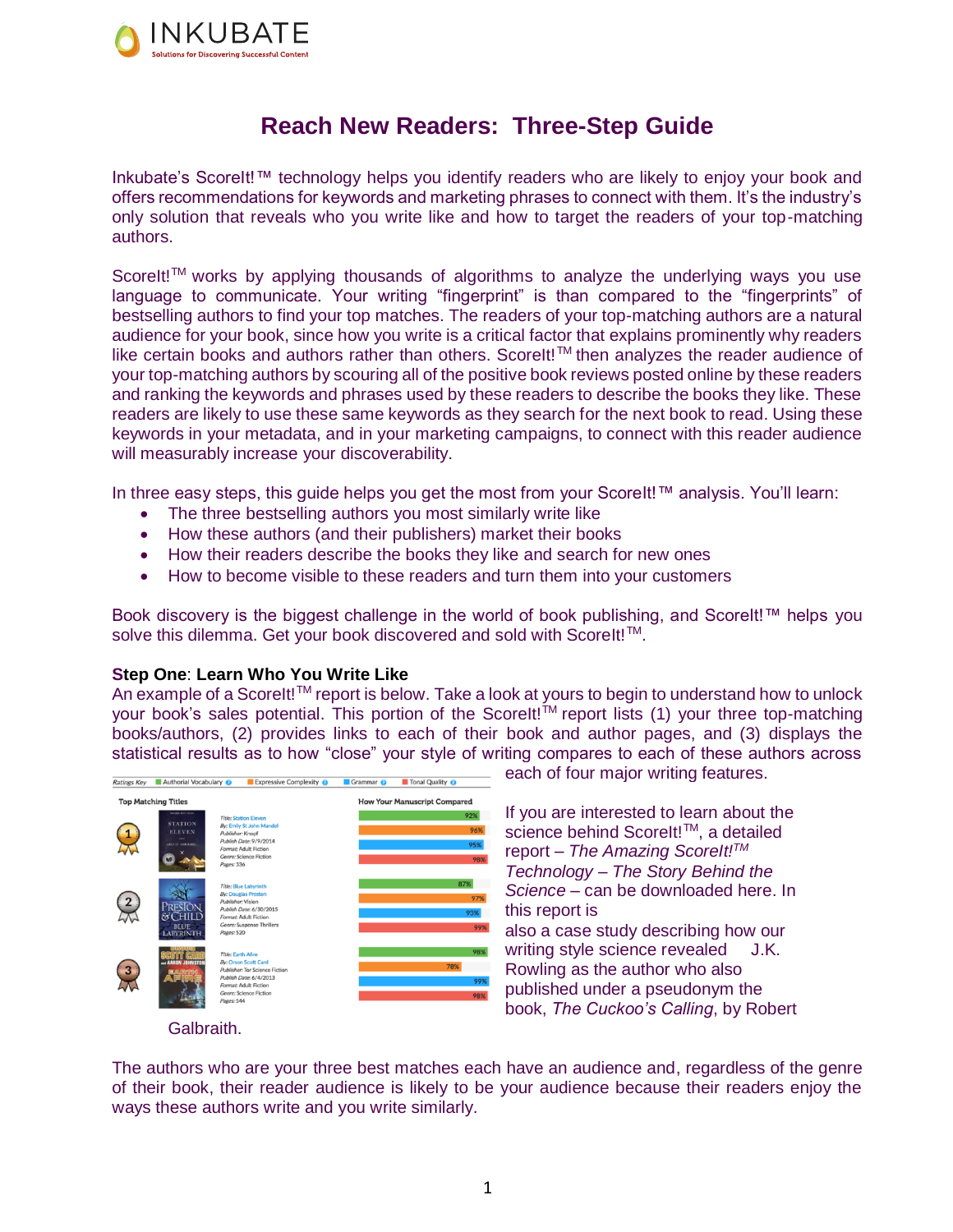

The links in your ScoreIt!<sup>™</sup> report make it easy for you to explore how these authors (and their publishers) position and market their books to their readers. Study the language in the book synopses and descriptions that are used to connect with these readers. The link in your ScoreIt!<sup>™</sup> report opens up the synopsis found on the Goodreads site. We encourage you to look at the written descriptions found on Amazon and B&N too.

## **Step Two: Learn How Their Readers Search for New Writers**

The next step – and a powerful one – is to review how readers of the books you match describe them. Why is this so important? A good analogy is the music industry, led by companies like Pandora and Spotify, who understand the key importance of style. They ask their customers "did you like this song?" and then recommend other musicians whose style is highly similar to the artist whose song the listener liked.

The same applies to the written word. As a reader, if you like a particular author, a key factor is the way that author writes. So, if a reader writes a positive book review online about a book they enjoyed reading, the keywords they use in these reviews will be some of the same ones they use to search for the next book to read. Therefore, knowing the language these readers use to describe a favorite author is critical to connecting with these same readers.

Today, hundreds if not thousands of reader reviews are easily found online. ScoreIt!™ provides a link to the book reviews listed on the Goodreads site. Explore these and as well as those on sites like B&N and Amazon. Focus on the positive book reviews and study the keywords used by these readers.

| science fiction                                |
|------------------------------------------------|
| sci fi                                         |
| post apocalyptic                               |
| survival is insufficient                       |
| actors and musicians                           |
| before the flu                                 |
| production of king                             |
| performance of king                            |
| attack on stage                                |
| before the collapse                            |
|                                                |
| traveling symphony                             |
| flu wipes out                                  |
| before the pandemic                            |
| museum of civilization                         |
| playing king lear<br>musicians and actors      |
|                                                |
| actor who dies                                 |
| dies on stage                                  |
| collapse of civilization<br>georgia flu        |
| speculative fiction                            |
| band of actors                                 |
| end of civilization                            |
| sweetness of life                              |
| actor who died                                 |
| called the georgia                             |
| group of actors                                |
| music and shakespeare                          |
| called station eleven                          |
| travelling symphony<br>post apocalyptic story  |
| pandemic that wipes                            |
| post apocalyptic world                         |
| adult fiction                                  |
| 21st century<br>georgian flu                   |
| shakespeare and classical                      |
| pandemic wipes out                             |
| virus wipes out                                |
| troupe of actors<br>during a performance       |
| post apocalyptic novels                        |
| pre and post                                   |
| fan of post-apocalyptic<br>population is wiped |
| performing shakespeare                         |
| lear in toronto                                |
| king lear<br>played out under                  |
| eleven comic                                   |
| post apocalyptic genre<br>flu that kills       |
| child actress                                  |
| worlds population<br>flu wipes                 |
| <b>Accessive</b>                               |

*Station Eleven*

This list is an automated analysis of **hundreds** of reader<br>reviews collected from the internet. We've scoured the web<br>for reader's who published their review of your top matching<br>Scorelt!<sup>III</sup>' tilte and present here the p readers on-line as they discuss this top matched book.

The list is presented in a format that shows you a relative<br>importance and weighted ranking based upon the frequency<br>of an identical phrase or term appearing in multiple unique<br>reader reviews. Generally, the "greener" the larger the font, the higher the score for the reader phrase. However, every phrase shown in this report was seen many times across the hundreds of reviews analyzed.

As you develop and refin a ra r let im d an for your title re -As you develop and refin a mar ket ing p an for your title re-<br>member, that in an on-line world, it is data like that presented<br>here, known as *metadata*, that describes your book offering<br>to the marketplace and helps make line searches. This is the way that publishers think and you should too. It is one way how publishers sell their books into a crowded marketplace.

To use this information to your advantage, think not only about how you are classifying your book by genre (or multiple book in its synopsis; how you use keywords or "tag-clouds"; or, promote through your advertising. Consider including some of these prominent reader phrases, since they are some of the dialog for audience members that read books by writers with writing styles similar to yours.

When you upload your book to a bookseller website like<br>Kindle or B&N Press and/or, if you use Google Adwords or<br>other similar platforms, these are phrases and keywords that<br>may help trigger your advertisement display as th search.

Remember, Scoretil!" shows you how your writing is similar<br>to your best matched authors - authors that **already** have<br>found an audience. Research has shown that readers like<br>authors who "wwite like" their tavorite authors

#### **Automated Audience ESP™ Report**

If all this sounds like heavy lifting, fear not, Inkubate has now done it for you! As part of the ScoreIt!™ analysis, we have automated the process of analyzing positive reader reviews for your top matched title. The ScoreIt!<sup>™</sup> Audience ESP™ report (a sample is below) provides you with a valuable list of ranked keywords and phrases that you should be part of your metadata strategy.

These keywords will become one of the foundations for your marketing, and in particular for the metadata you populate on the book retailing sites (e.g., Amazon, B&N, Kobo, etc.) where your book is available to purchase. This metadata connects you with your potential reader audience. As readers search for the next book to read, if your metadata includes keywords used in these book searches, your book will appear in search results that more often. The key to successful digital marketing is to connect with your target audience and increase your search results and impressions. ScoreIt!<sup>™</sup> helps you to achieve these improved results.